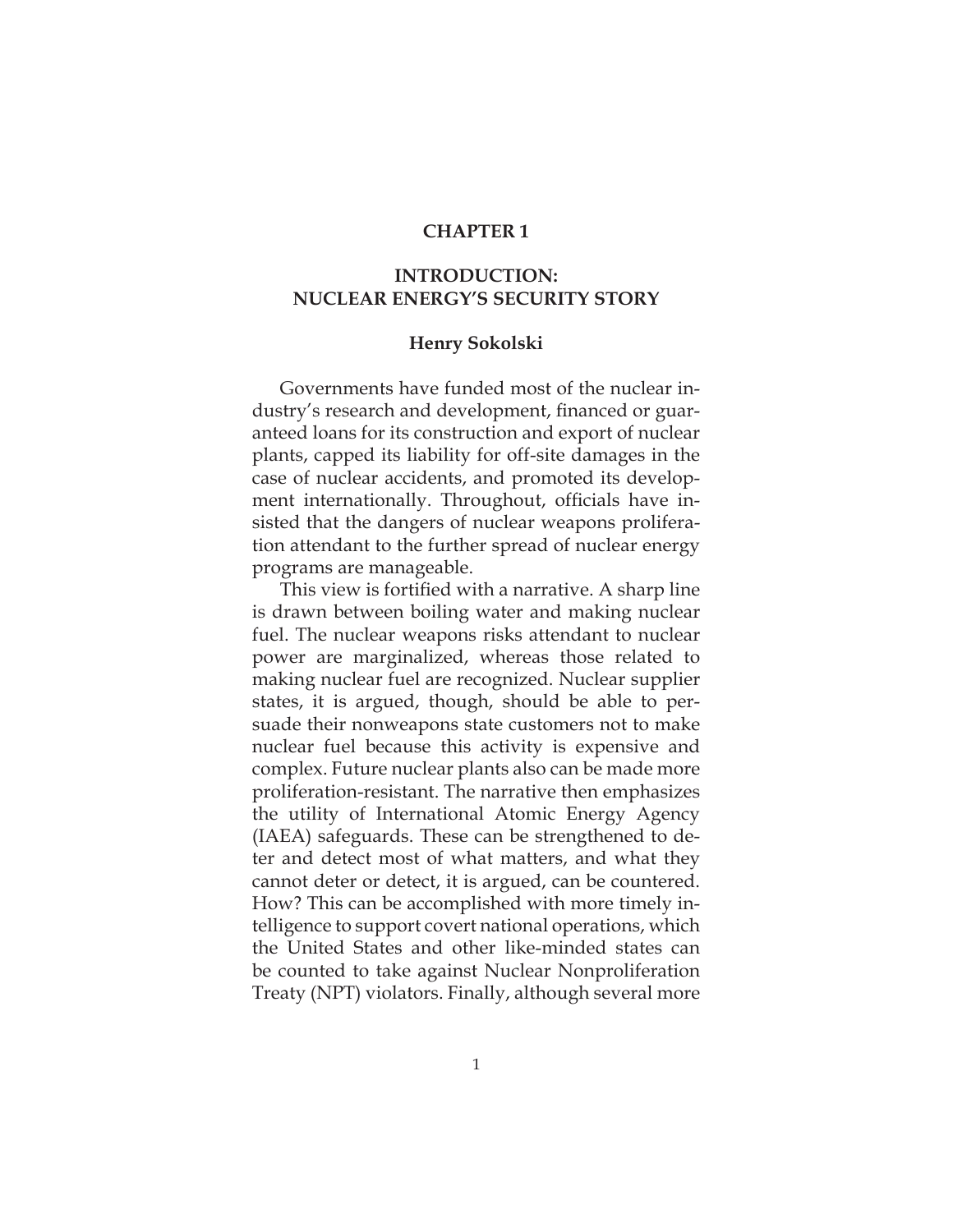countries are certain to acquire nuclear weapons, this will not matter, it is argued, since nuclear weapons are not militarily useful except to deter use, a mission that these weapons can easily accomplish.<sup>1</sup>

This is the complete proliferation narrative. Although not every nuclear proponent makes it, all of these arguments are now, in one fashion or another, made by industry, academics, and public officials. It is powerful and bolsters nuclear power's further expansion. Indeed, so far, no real counternarratives, only counterpoints (i.e., qualifications), have yet been offered to challenge this upbeat view. Some have noted that truly proliferation-resistant reactors and fuel cycles are not yet at hand, that what has been proposed is unlikely to work, and that nuclear power is currently too expensive to be practical.<sup>2</sup> Yet, the rejoinder to these counterpoints—that in time, affordable proliferation-resistant systems will be developed—has been easy to make. A true counternarrative would be more difficult to deflect. It would show how the truth is actually the opposite of each of the nuclear security points made herein. Again, such a counternarrative has not yet been offered.

This volume is designed to do so. It features research my center commissioned over a 2-year period to reassess the assumptions currently driving U.S. and international nonproliferation policies. It spotlights the analysis and insights of some of the world's top security scholars.

The first section, "Nuclear Proliferation Matters," features the work of François Heisbourg, chairman of the International Institute for Strategic Studies (IISS), Matthew Kroenig of Georgetown University and the Council on Foreign Relations, and Matthew Fuhrmann of Texas A&M University. They contend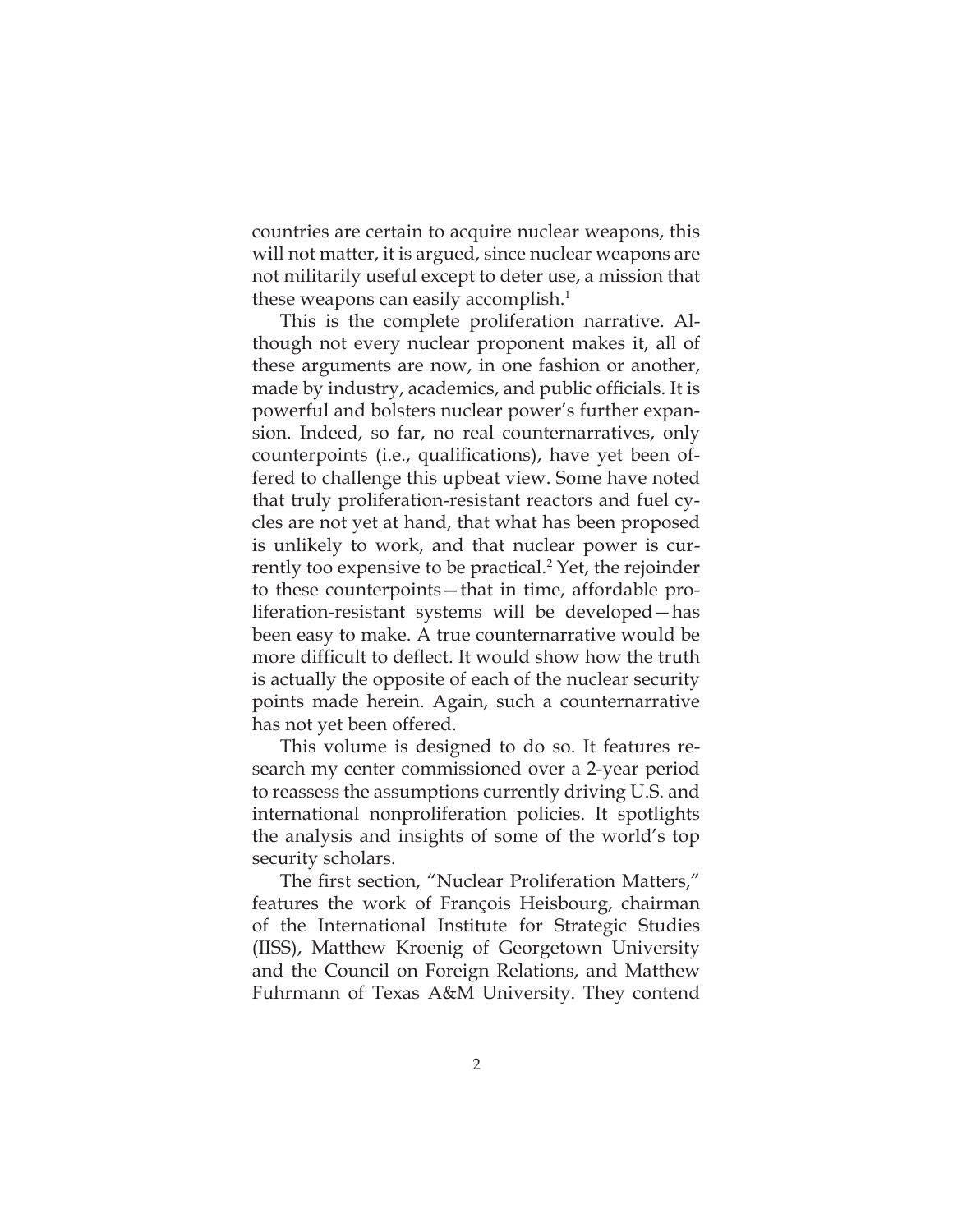that nuclear weapons proliferation is more likely to occur with the spread of civilian nuclear technology and that such nuclear proliferation constitutes a threat to international security—certainly if there is nuclear weapons use, but even if there is not.

The volume's second section, "Nuclear Power, Nuclear Weapons—Clarifying the Links," makes the case that civilian nuclear power programs actually afford a major leg up for any nation seeking development of a nuclear weapons option. It showcases four studies. The first, by former U.S. Nuclear Regulatory Commissioner and RAND Science Division director Victor Gilinsky, explains just how useful and quickly transformable power-reactor plutonium is to making a proliferator's first nuclear weapons. His analysis includes plutonium generated in the most proliferation resistant of power plants, the light water reactor. Susan Voss, formerly with Los Alamos National Laboratory, adds to this argument by detailing just how much intangible nuclear weapons material production-related technology and training is imparted along with any "peaceful" nuclear power program. Taken together, these studies more than suggest that nuclear power programs present nuclear weapons proliferation risks for any state but those we are certain to have forsworn making nuclear weapons and their key ingredients highly enriched uranium and separated plutonium.

Optimism that we can easily persuade states to forswear making these nuclear fuels because of the cost and complexity doing so, moreover, is misplaced. Here, Richard Cleary of the American Enterprise Institute's account of previous American failures to get Iran, Brazil, South Korea, and Pakistan to stop making enriched uranium or separated plutonium is a cautionary tale. Compounding this sad historical record are the technical facts that nuclear fuel-making is not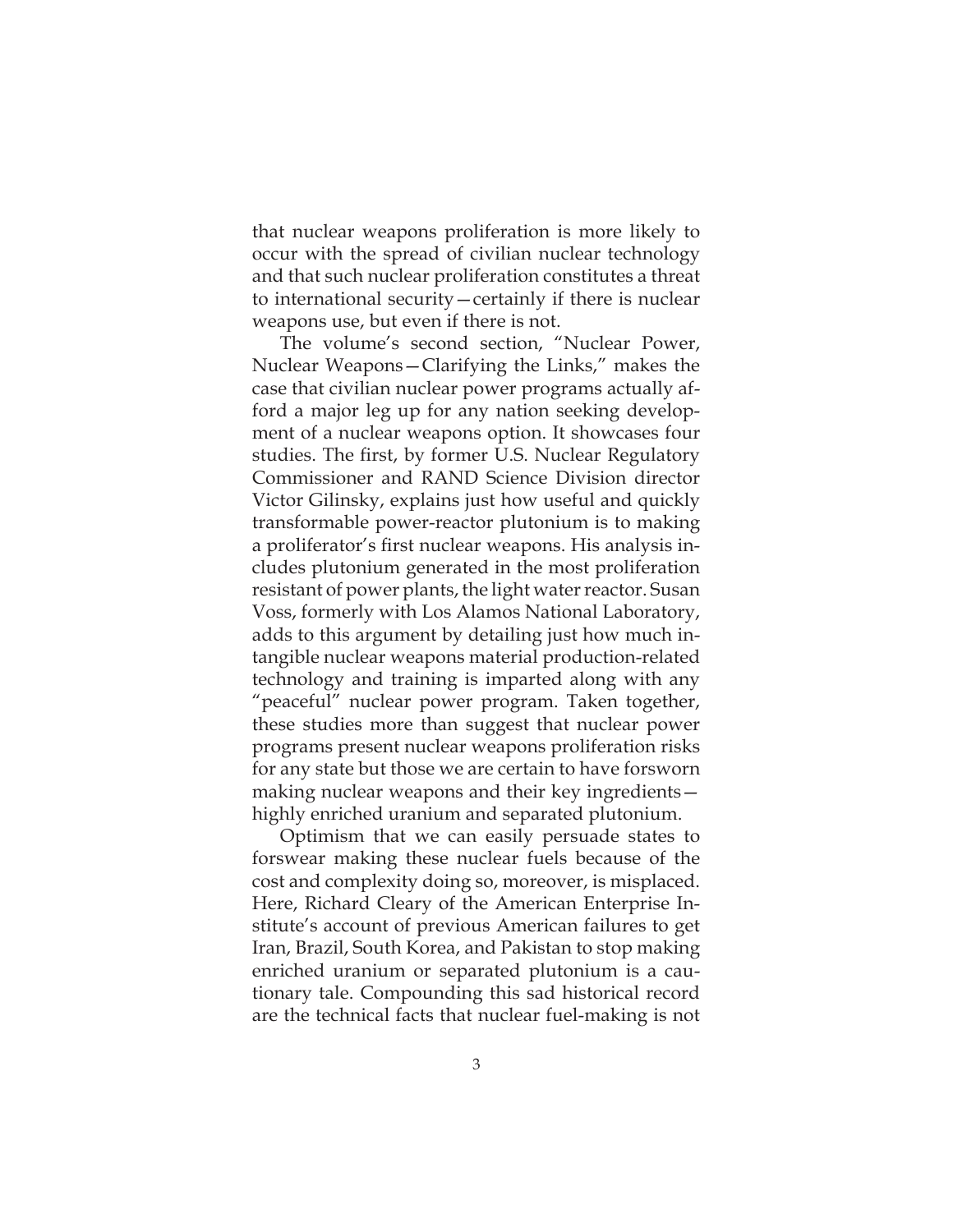as complex or daunting as generally portrayed. Victor Gilinsky makes this point in regard to quick and dirty plutonium reprocessing schemes, at least one that is available in the unclassified literature. As for uranium enrichment, Scott Kemp of MIT's nuclear engineering department documents how basic centrifuge uranium enrichment technology is good enough to make bombs and is actually a relatively easy and affordable hurdle for states to climb over. Worse, it is an activity that can be hidden relatively easily from IAEA inspections until a state chooses to break out quickly to acquire nuclear weapons.

This, then, brings us to the book's third section, "How Well Can We Safeguard the Peaceful Atom?" and the question of how well the IAEA and the United Nations (UN) are likely to do their job enforcing the NPT in the future. The short answer is mixed. The key concern here is how well these institutions will be able to cope with the likely spread of nuclear energy programs to new states. In his analysis, Patrick S. Roberts of Virginia Tech raises a number of worrisome questions. What are the risks associated with simply scaling up the IAEA's current inspection system even assuming it had the funds to do so? Would it tolerate the inevitable increase in false alarms that must come with more inspections or would it tune the system to filter out such alarms even further than it already has? What, moreover, should be the metrics for IAEA success or failure in conducting its inspections? Would we know when and if the IAEA was failing at its mission and be able to take timely corrective action?

We get worrisome, partial answers from the analyses of two of the IAEA's best known deputy directors general for safeguards, Olli Heinonen and Pierre Goldschmidt. Dr. Heinonen notes that the IAEA could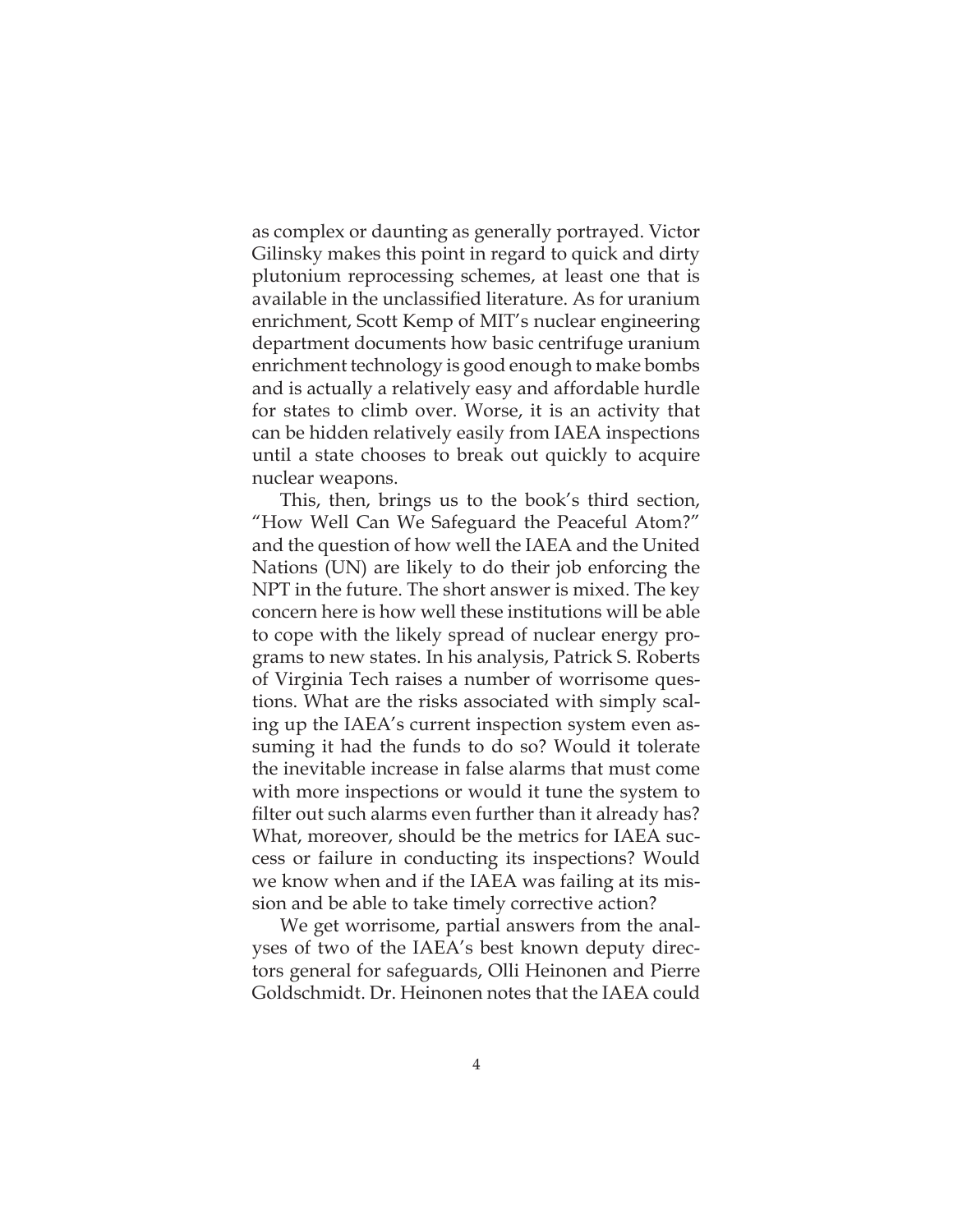have the authority to conduct more special short-notice inspections and that it could do so without necessarily securing the unanimous consent of the agency's governing board. He argues that it would be most useful in the future for the IAEA's safeguards department to exercise such authority. It remains to be seen if it ever will.

Will there be clear consequences for those that violate the nuclear rules? Pierre Goldschmidt homes in on this question and recommends that the enforcement of safeguard agreements be made mandatory for any IAEA member and that they remain in force whether or not the country in question remains a member of the NPT. He also recommends that a set of countryneutral sanctions be agreed to by the UN Security Council in advance so that any country the IAEA finds in breach of its IAEA or NPT obligations will be certain to be sanctioned. The prospects for these recommendations' adoption are doubtful to unclear.

Until and unless they are adopted, whatever enforcement there might be will be taken by the major states relying on their own intelligence. But how much should we rely on such actions? This issue is examined in the book's fourth section, "Ignoring Nuclear Weapons Proliferation Intelligence."

Conventional wisdom presumes governments want to collect all the intelligence they can on proliferating states and that they are eager to act on this intelligence, especially if the proliferators are violating the rules. All that is lacking, according to this view, is sufficient, timely intelligence. With more situational awareness, it is argued, the United States and likeminded states can do much more to combat nuclear proliferation.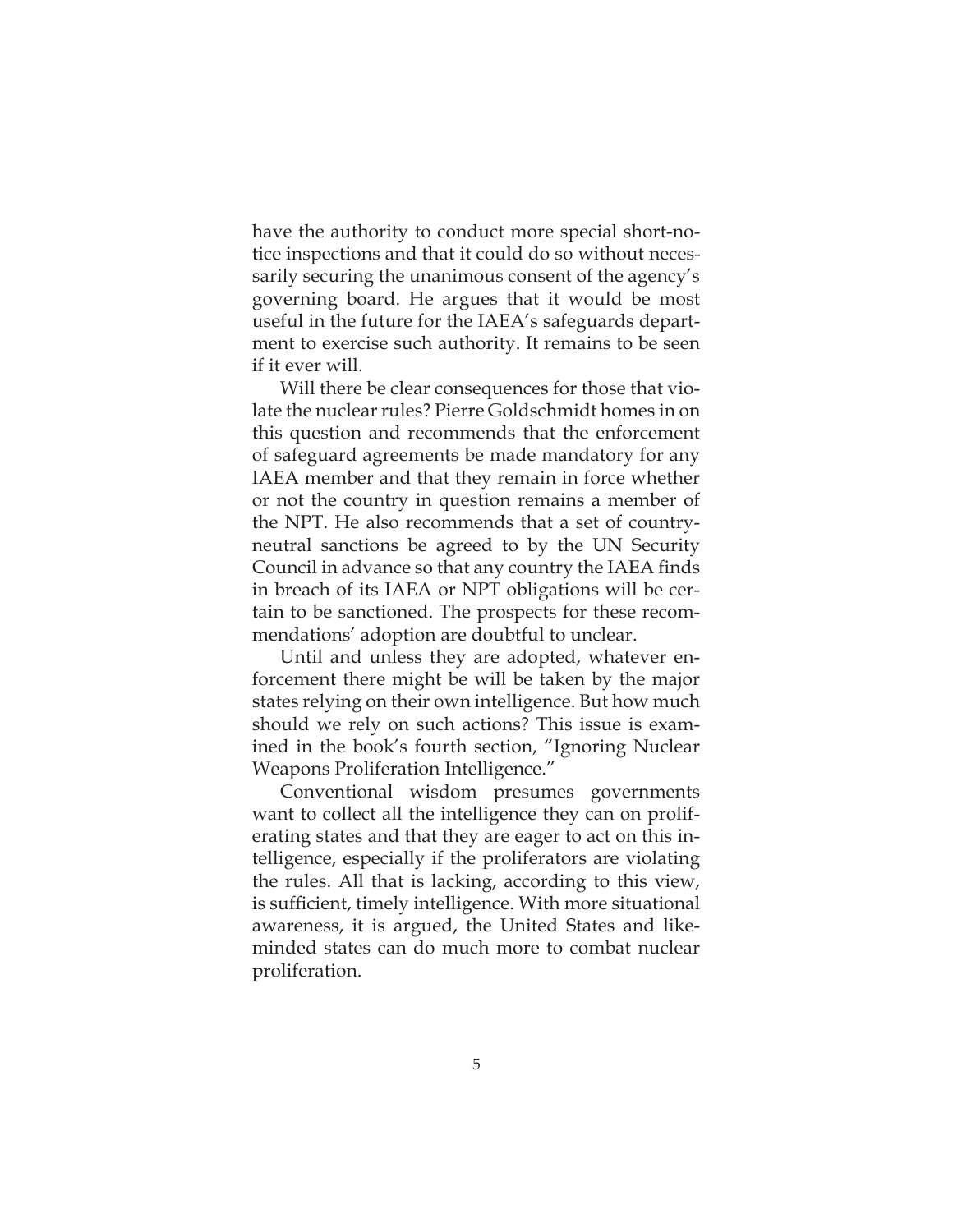This supply side view of countering proliferation, however, ignores significant demand problems Washington and other states have for such timely proliferation information. Certainly, the United States sat on intelligence regarding A. Q. Khan in Pakistan and acted only very belatedly regarding intelligence concerning North Korea's uranium enrichment program. Such reticence, moreover, is hardly new.

Consider the case of Israel's acquisition of U.S. nuclear weapons material in the 1960s. Israel promised Presidents John Kennedy, Lyndon Johnson, and Richard Nixon that it would not acquire nuclear weapons. When intelligence emerged that Israel had illicitly acquired U.S. weapons-grade uranium and developed nuclear arms, Nixon and, to a lesser extent, Johnson glossed over or excused it. This sad history is detailed in Victor Gilinsky's history and backgrounder to the now famous meeting between Nixon and Golda Meir in l969.

In yet another chapter, Leonard Weiss, formerly chief of staff of the Senate Governmental Affairs Committee, which had oversight of nuclear proliferation matters, details how the U.S. Government did all it could to deny the possibility that the Israelis, who ratified the Limited Test Ban Treaty, conducted a nuclear test off the coast of South Africa in 1979, even though the evidence clearly suggests they did.

Israel, however, was not the only country to receive such treatment. In his historical analysis, Robert Zarate of the Foreign Policy Initiative details how American policymakers either ignored or distorted proliferation intelligence on Iran's and North Korea's nuclear programs in order to avoid taking timely action against either state.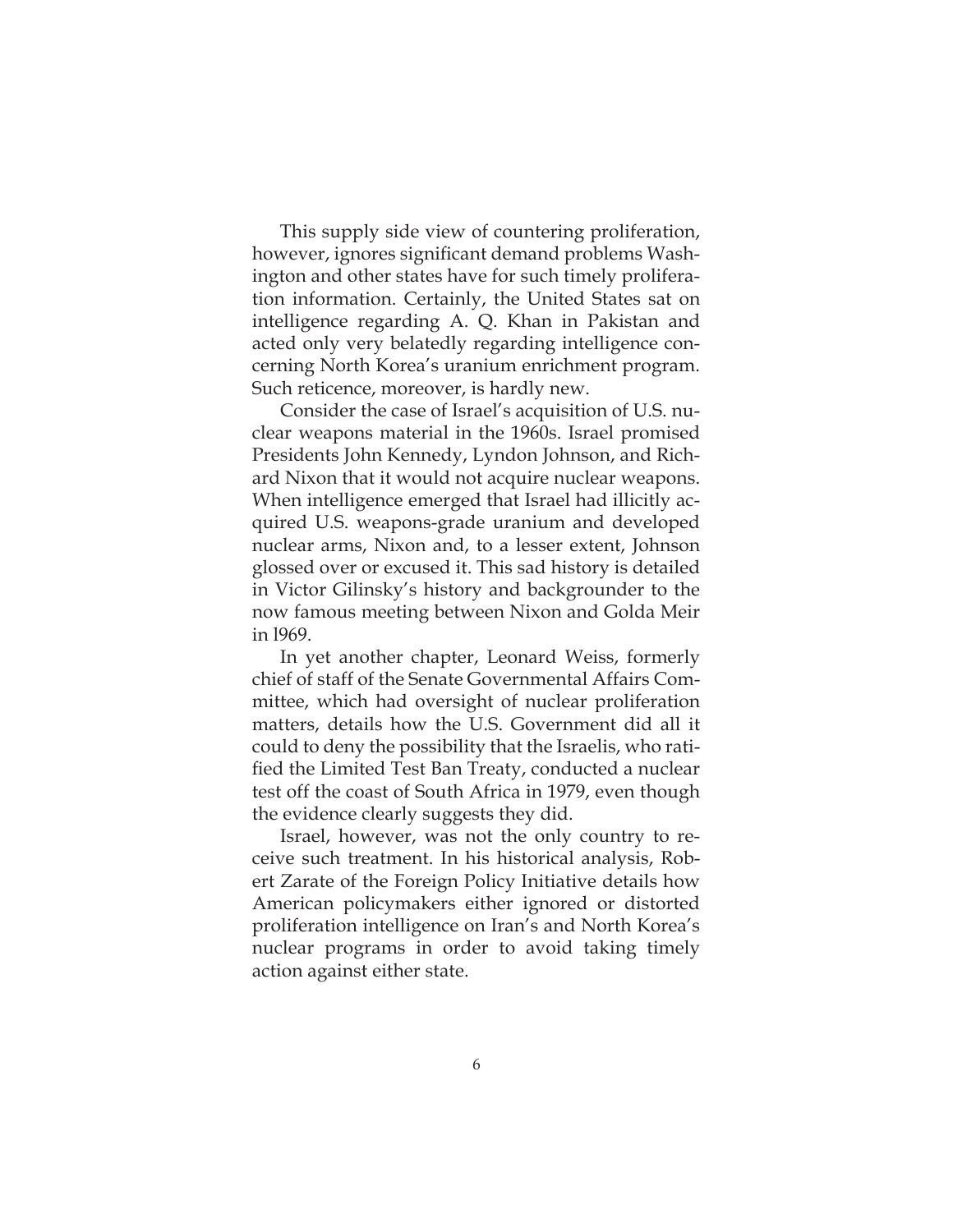Finally, there is the problem with how we interpret the intelligence we get. Today, most officials would like to believe that there is still time to prevent Iran from developing nuclear weapons. This has encouraged the view that Iran is still far from getting its first bomb. Gregory Jones, Nonproliferation Policy Education Center's (NPEC) senior researcher, though, details how, in fact, Iran's nuclear weapons capability is so advanced that it no longer is a problem to be solved so much as a fact with which to be reckoned. That many intelligence officials cannot bring themselves to agree to this in public suggests how uncertain relying on their intelligence findings would be to assure timely counterproliferation actions to manage nuclear weapons proliferation.

How, then, are we to prevent more Irans? Mr. Jones suggests that we tighten the nuclear rules. This, then, brings us to the most important part of this volume's offerings: the nonproliferation principles and steps recommended in "Serious Rules for Nuclear Power without Proliferation." Victor Gilinsky and I developed this chapter initially as a thought exercise. What would a proper set of nonproliferation rules look like if one did not put nuclear power sales and promotion first, but instead emphasized security?

As we see it, this question has only been seriously tackled twice before: in 1946 with the Acheson-Lilienthal Report on the international control of nuclear power, and in 1976 with the Ford-Carter executive branch decisions to defer the use and production of commercial plutonium-based nuclear fuels. The Acheson-Lilienthal proposals were rejected by the Soviets. Shortly thereafter, the Dwight Eisenhower administration decided to share U.S. civilian nuclear energy internationally in the hopes that the control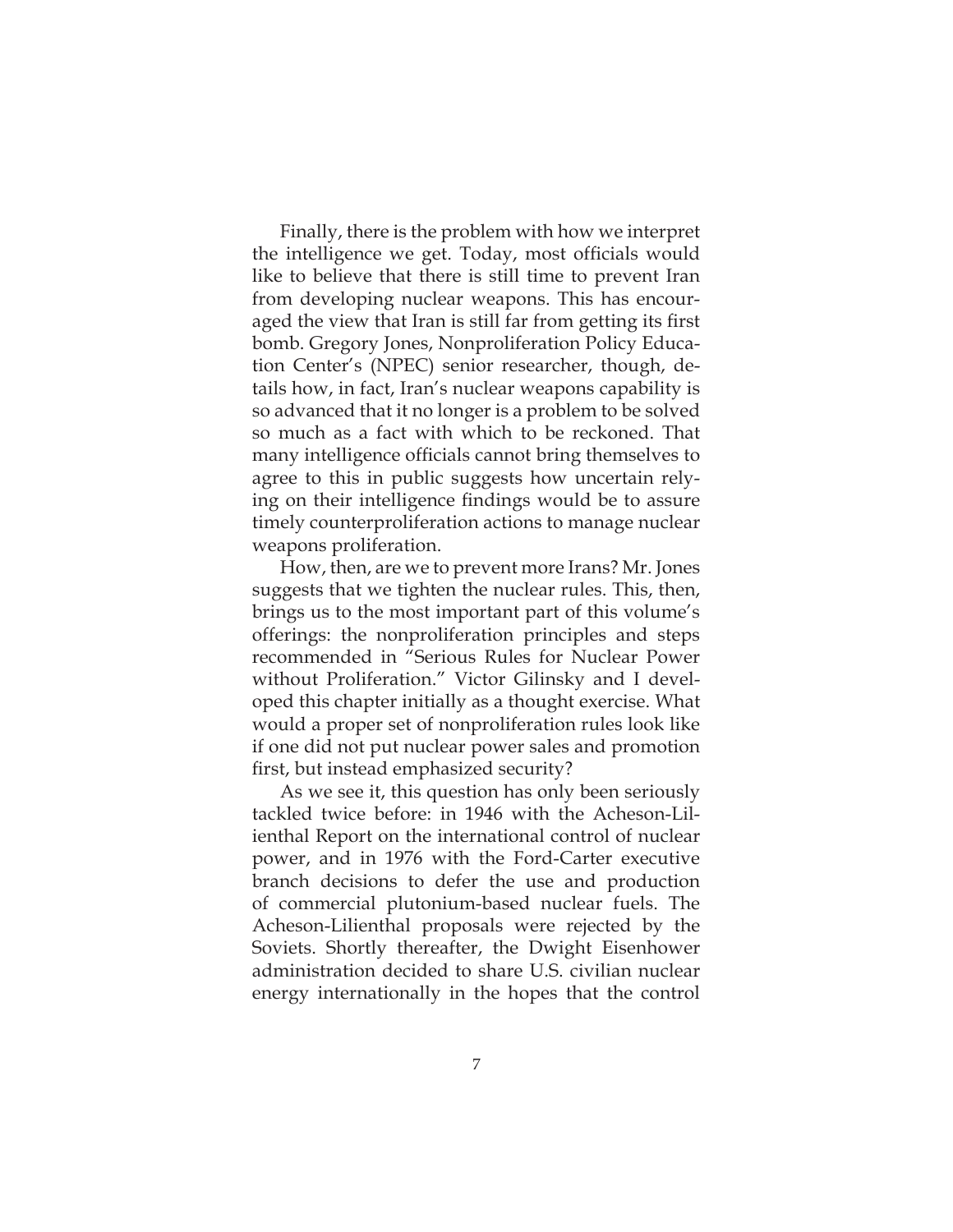issues raised in the Acheson-Lilienthal Report could be solved later. This gave rise to the Atoms for Peace program, the creation of a loose set of nuclear controls administered by the IAEA, and the wholesale export of nuclear technology internationally. Atoms for Peace remained U.S. policy until 1974, when this approach was literally blown away by India's "peaceful" nuclear explosion of a bomb made of plutonium that was produced using "peaceful" U.S. and Canadian civilian nuclear assistance. Shortly thereafter, the London Suppliers Group secretly agreed to restrict the export of nuclear fuel-making technologies to nonweapons states, and Presidents Gerald Ford and Jimmy Carter announced U.S. efforts to defer the commercial use of plutonium-based fuels both domestically and abroad.

That was over 40 years ago. Now, after Iraq, Iran, North Korea, Libya, A. Q. Khan, and Syria, there is cause to review the bidding once again. Certainly, the experience of the last 3 and a half decades has challenged the assumptions that drove the nuclear policies of Presidents Ford and Carter. These policies presumed that we could detect nuclear fuel-making. Uranium enrichment centrifuges, which are relatively easy to hide, were not yet readily available then, nor had much thought been given to just how small one could make a dedicated, covert reprocessing plant. It also was presumed that if illicit nuclear activities were detected, swift, effective international enforcement would follow. Our experience with Iran and North Korea, though, has jilted many of these notions. In fact, the United States and others now find it challenging just to maintain existing nuclear nonproliferation controls, much less to tighten them.

Much of this nonproliferation defensiveness is reflected in how the United States and others view the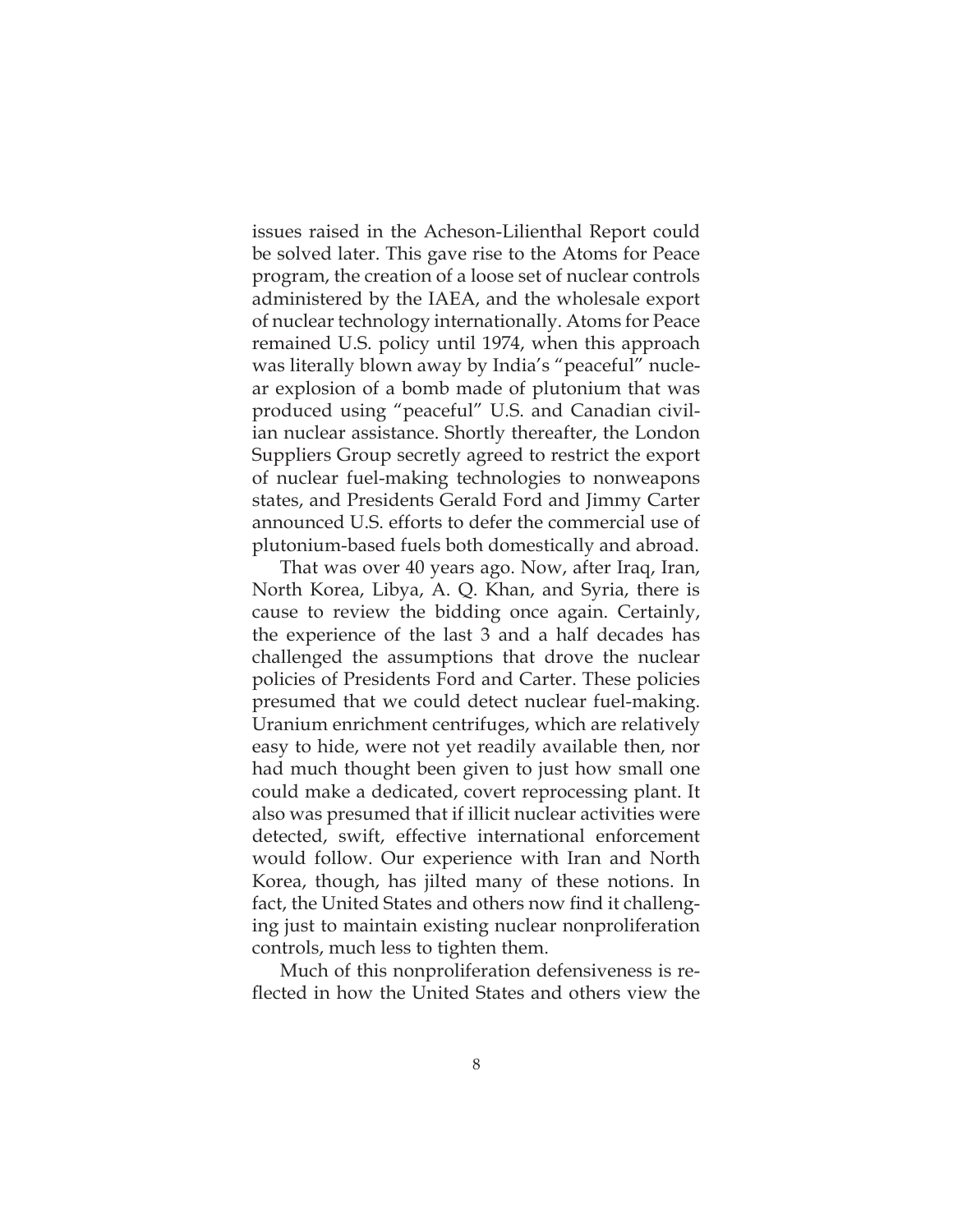NPT. This view is encapsulated in a diplomatic formulation known as "the three-pillars of the NPT." According to this view, the NPT and the nuclear nonproliferation regime rest on three objectives that must be balanced against one another. The first is nonproliferation (as manifested by Articles I, II, and III of the NPT). This roughly translates into IAEA safeguards and UN Security Council enforcement measures against NPT violators. The second is nuclear disarmament (as manifested by Article VI of the NPT). It focuses on reducing the NPT nuclear weapons states' atomic arsenals (almost exclusively the United States and Russia). The third is sharing "peaceful" nuclear technology (as manifested by Article IV of the NPT). This can range, depending on who is defining "peaceful," from the sharing of benign medical isotopes to transferring proliferation-prone nuclear fuel-making technologies.

Putting aside how little of the NPT's diplomatic history actually supports this popular diplomatic interpretation,3 the key problem with this three-pillar formulation is how intellectually self-defeating it is. First, if the nuclear-armed states are judged not to have sufficiently disarmed their nuclear stockpiles, why or how should this be used as the pretext for promoting **less** nonproliferation? Would not backing off necessary nonproliferation controls only increase the prospects for more proliferation and, therefore, increase demands for **more** nuclear armament?

Similarly, how is supplying nonweapons states with ever more "peaceful" nuclear technology a prerequisite for securing more or tighter nonproliferation controls? If the technology in question is truly peaceful and benign, by definition, it ought to be safe to share without any apprehensions that it might be diverted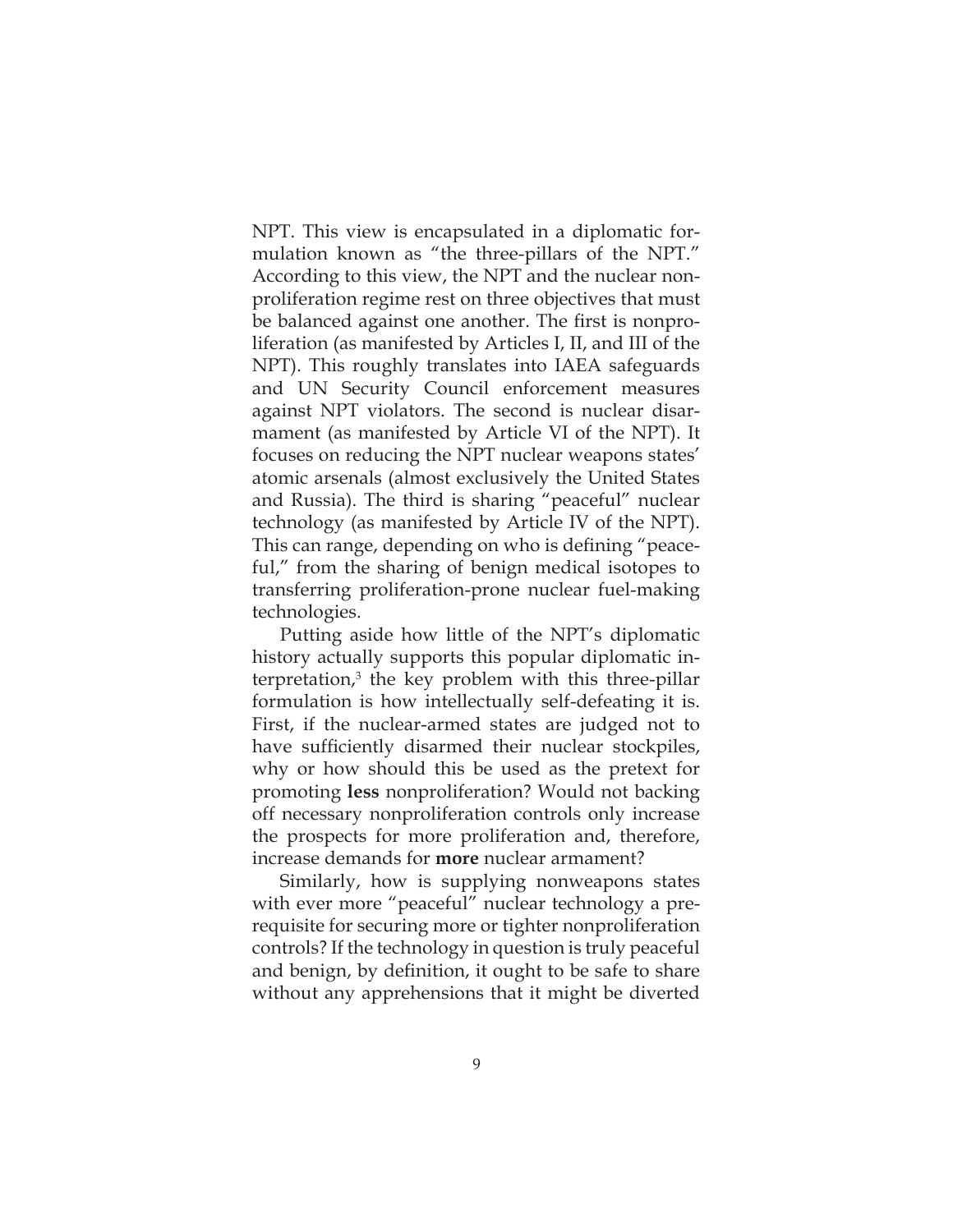easily in order to make bombs. Also, if it could not be used to make bombs, nuclear supplier states would hardly need a nonproliferation incentive to share it. If, on the other hand, a specific civilian nuclear technology was particularly proliferation-prone and therefore not clearly safe to share, why would any state wanting to promote nonproliferation believe it was under an NPT obligation to transfer it?

Again, does not the promotion of nonproliferation presume the sharing of only truly "peaceful" nuclear goods and technology and the general encouragement of nuclear restraint? Why would any state want to bargain away achieving the goal of nonproliferation with its presumed benefits? How much sense does any of this make? The short answer is: not much. At the very least, sounder thought ought to drive our nonproliferation policies.

To pursue any sound undertaking to promote nuclear power without proliferation, Victor and I suggest five guiding principles:

1. **Locking down the NPT***.* It is not consistent with the NPT's purpose for members to exercise the withdrawal provision after gaining technology of relevance to weapons—whether by importing it or developing it domestically—as this was done under the assumption by other members that it was for peaceful uses. Treaty members cannot exercise the withdrawal clause without squaring accounts. As a practical matter, this would mean membership in the Treaty was essentially permanent. Under this interpretation, North Korea's 2003 announcement of "withdrawal" while in noncompliance of IAEA inspection requirements left that country in a state of Treaty violation.

2. **Assuring a technological margin of safety***.* The Treaty cannot be a vehicle for a state to legally come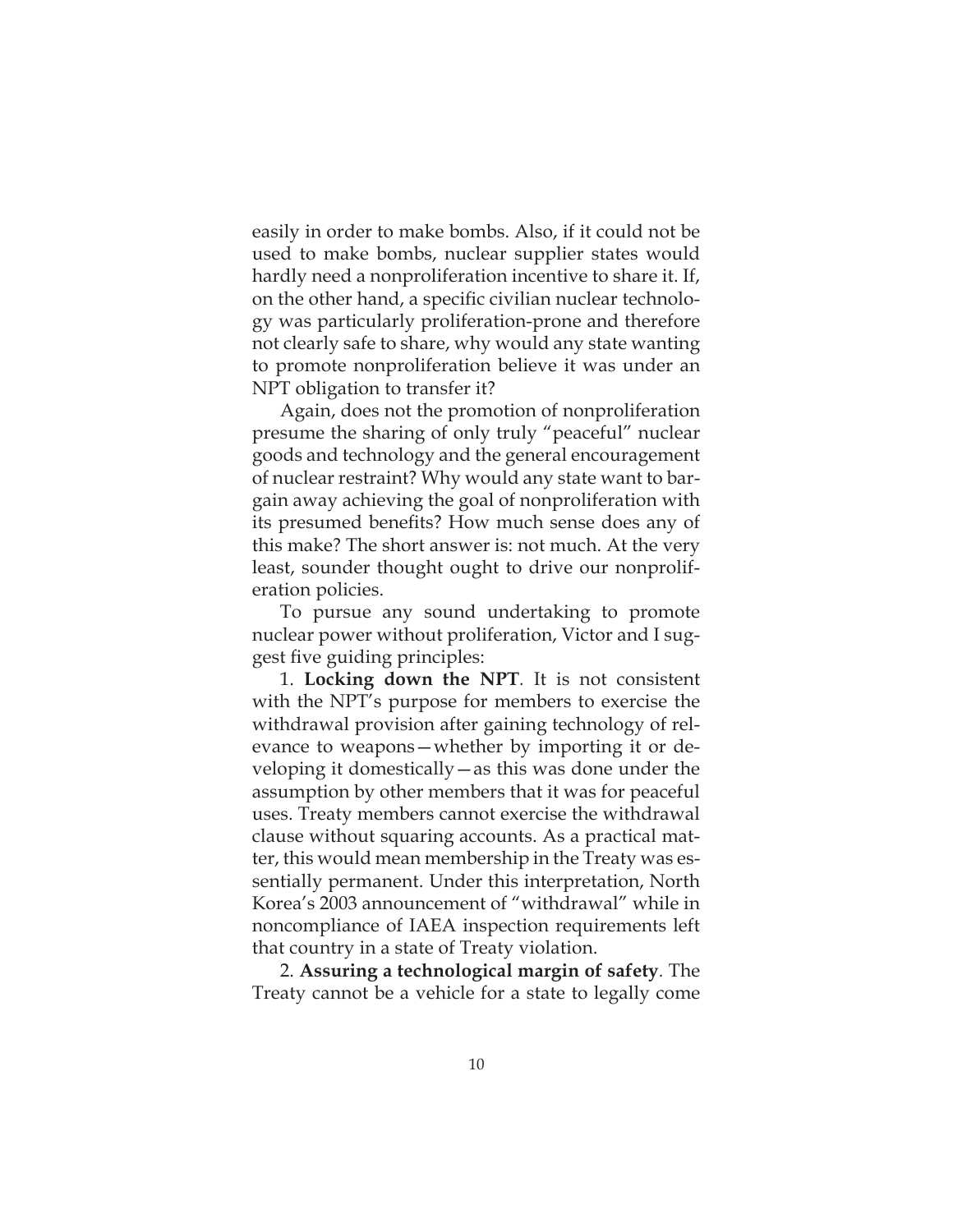overly close to a weapons capability. There has to be a technological safety margin between genuinely peaceful and potentially military applications. As a consequence, the "inalienable right" language in the Treaty has to be interpreted in terms of the Treaty's overriding objective, and thus there have to be restrictions on the kinds of technology that are acceptable for nonmilitary use. Nuclear power needs to develop in a way that does not provide easy access to nuclear explosives. Where to draw the line is now coming to a head in the context of Iran's nuclear program.

3. **Adjusting nuclear sovereignty for greater security**. Countries involved with nuclear energy must accept that the inherent international security dangers such involvement implies require them to relinquish a considerable degree of sovereignty to international security organizations, in particular the IAEA inspectorate. In view of the concerns about clandestine facilities, both with respect to enrichment and reprocessing, countries have to agree to essentially unlimited inspection rights for international inspectors if the circumstances warrant. The Additional Protocol is a good start toward expanding inspectors' rights, but this unfortunately goes along with a reduction in the frequency of normal inspections.

4. **Getting serious about enforcement**. The NPT needs an established enforcement mechanism to deal with Treaty violations in a predictable way. The foregoing rules for operating nuclear power plants in a manner that is consistent with international security are not self-enforcing. There has to be agreement among the Treaty parties concerning reasonably predictable responses to particular violations, and most particularly any effort by a state to withdraw from the Treaty, so as to remove the notion that violators can escape with impunity.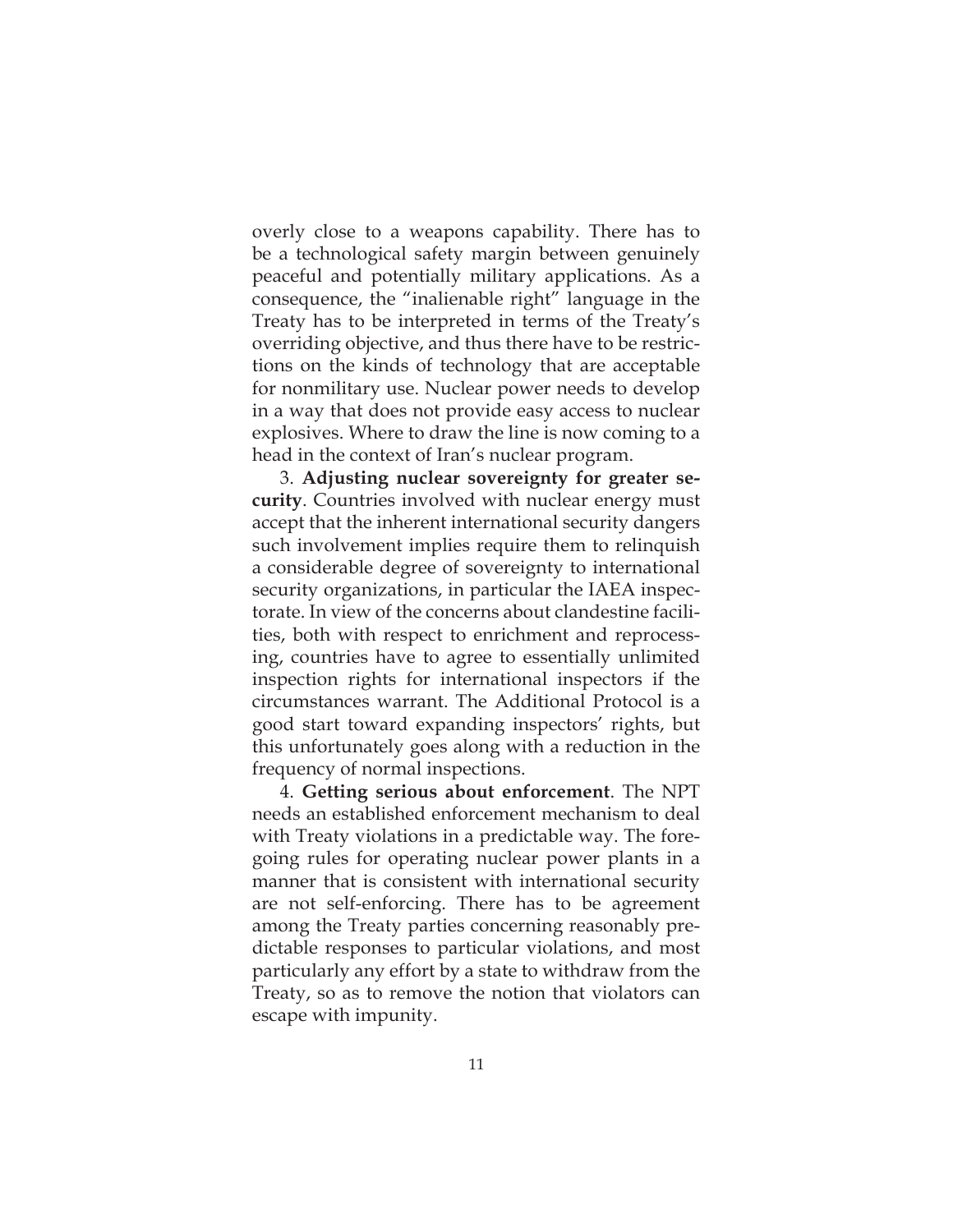5. **Applying nuclear limitations and reductions to all nuclear weapons states***.* All nuclear weapons states have to participate in weapons reductions. This is essential for gaining the cooperation of the other NPT members in restrictive measures. In the first instance, this includes Britain, France, and China, which up to now have not participated in the reduction process that has involved the United States and Russia. But it also has to include India, Israel, Pakistan, and North Korea. With 190 nations adhering to the NPT, its obligations should be regarded as universal, thus applying to all countries whether or not they formally joined the Treaty. From this point of view, North Korea and the three countries that never joined would be regarded as members who are out of compliance. But by participating in a suitably monitored weapons reduction process, they could be viewed as members in the process of coming into compliance.

Of course, pushing these principles in policy is sure to create considerable friction. Some have argued that it simply is impractical to push such policies. In the end, this sadly may be the case. But if so, it suggests the urgency of curbing our own enthusiasm and that of other nuclear supplier states for the international spread of nuclear energy programs where they currently do not exist. At the very least, until governments have tougher nonproliferation controls in place, they ought not be spending more to promote the export of this technology.

## **ENDNOTES - CHAPTER 1**

1. See, e.g., Steven Kidd, "Nuclear Proliferation Risk—Is It Vastly Overrated?" *Nuclear Engineering International*, July 23, 2010, available from *www.neimagazine.com/story.asp?storyCode=2056931*.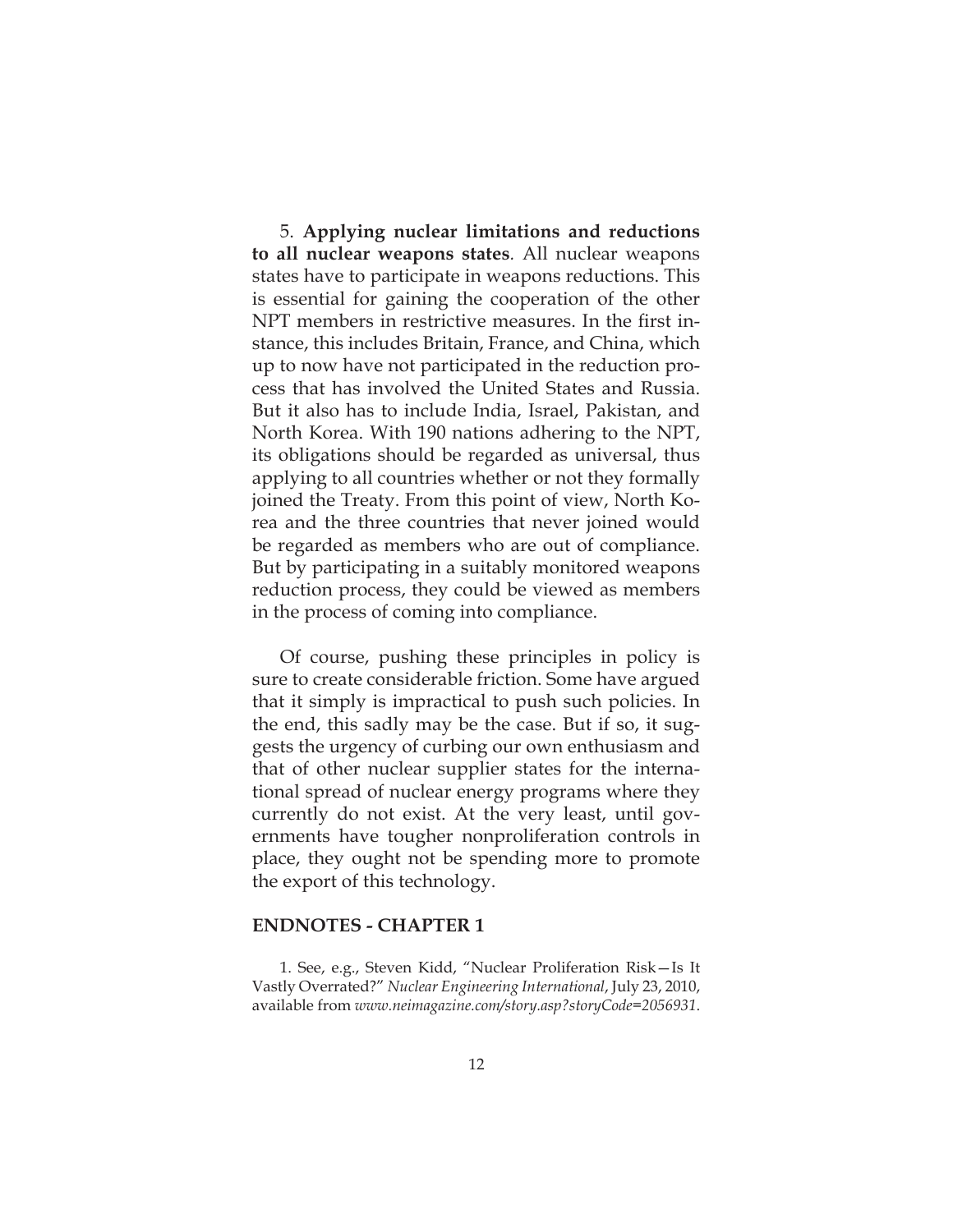2. See, e.g., Richard Lester, "New Nukes," *Issues in Science and Technology*, Summer 2006, available from *www.issues.org/22.4/ lester.html*; Jungmin Kang, Frank von Hippel, "Limited Proliferation-Resistance Benefits from Recycling Unseparated Transuranics and Lanthanides from Light-Water Reactor Spent Fuel," *Science and Global Security*, No. 3, 2005, pp. 169-181; James M. Aton, "The Myth of Proliferation-Resistant Technology," *The Bulletin of Atomic Scientists,* November/December 2009, available from *cybercemetery.unt.edu/archive/brc/20120621022618/http://brc. gov/sites/default/files/meetings/presentations/james\_m\_acton-the\_ myth\_of\_proliferation-resistant\_technology.pdf;* Jerry Taylor, "Nuclear Energy: Risky Business," *Reason*, October 22, 2008, available from *www.cato.org/publications/commentary/nuclear-energyrisky-business*; "Nuclear Power: Fracked Off," *The Economist*, June 1, 2013, available from *www.economist.com/news/ united-states/21578690-thanks-cheap-natural-gas-americas-nuclearrenaissance-hold-fracked;* and Mycle Schneider and Anthony Froggett, *The World Nuclear Industry Status Report 2013,* Paris, France/London, UK: July 11, 2013, available from *www.world nuclearreport.org/IMG/pdf/20130716msc-worldnuclearreport2013-lrv4.pdf.*

3. On reading the NPT, see Albert Wohlstetter, "Spreading the Bomb without Quite Breaking the Rules," *Foreign Policy*, No. 25, Winter 1976-77, pp. 88-96, 145-179; Arthur Steiner, "Article IV and the 'Straightforward Bargain,'" PAN Heuristics Paper 78-832-08, in Albert Wohlstetter *et al*., *Towards a New Consensus on Nuclear Technology*, Vol. II, Supporting Papers, ACDA Report No. PH-78-04-832-33, Marina del Rey, CA: PAN Heuristics, 1978, pp. 1-8; Eldon V.C. Greenberg, *The NPT and Plutonium: Application of NPT Prohibitions to "Civilian" Nuclear Equipment, Technology and Materials Associated with Reprocessing and Plutonium Use*, Washington, DC: The Nuclear Control Institute, 1993, available from *www.npolicy.org/article.php?aid=292*; Henry Sokolski, "The Nuclear Nonproliferation Treaty and Peaceful Nuclear Energy," Testimony before "Assessing 'Rights' under the Nuclear Nonproliferation Treaty," a hearing of the U.S. House of Representatives, Committee on International Relations, Subcommittee on International Terrorism and Nonproliferation, March 2, 2006, available from *www.npolicy.org/article.php?aid=392&rtid=8*; Robert Zarate, "The Three Qualifications of Article IV's 'Inalienable Right'," and Christopher Ford, "Nuclear Technology Rights and Wrongs: The